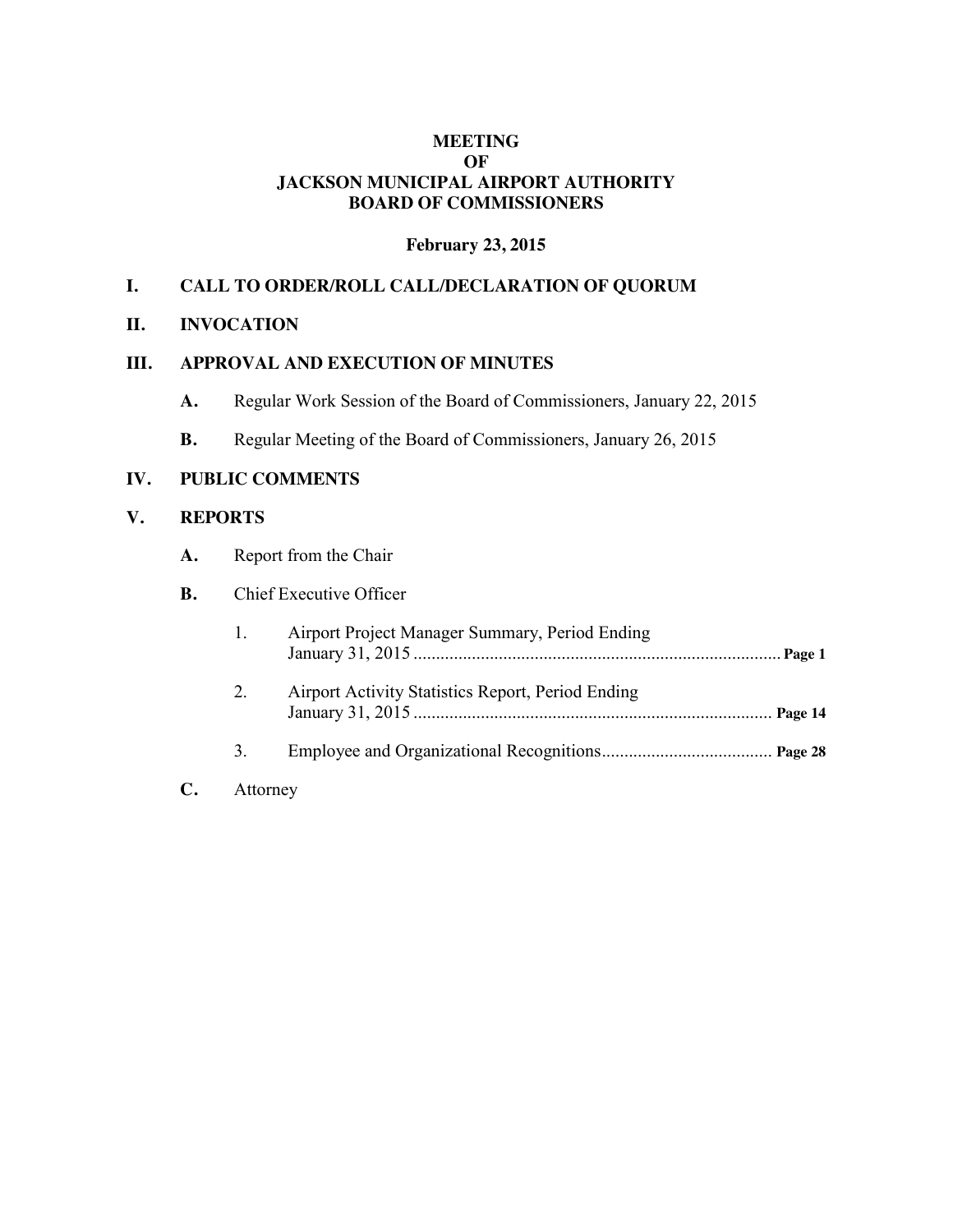# **VI. ACTION ITEMS**

### **A. Financial Matters**

|    | 1.               | Financial Reports for January 20154: |                                                                       |  |
|----|------------------|--------------------------------------|-----------------------------------------------------------------------|--|
|    |                  | (a)                                  |                                                                       |  |
|    |                  | (b)                                  |                                                                       |  |
|    |                  | (c)                                  |                                                                       |  |
| B. |                  | <b>Service Agreements</b>            |                                                                       |  |
|    | 1.               |                                      | Software Licenses and Support Agreements, JMAA: Authorize             |  |
|    | 2.               |                                      | TimeStar Migration, JMAA: Approve Agreement (Insperity Business       |  |
|    | 3 <sub>1</sub>   |                                      | Drug and Alcohol Consortium Agreement, JMAA:                          |  |
|    | $\overline{4}$ . |                                      | Executive Search for Chief Financial Officer, JMAA: Authorize Request |  |
|    | 5.               |                                      | Strategic Planning Consultant, JMAA: Authorize Request for            |  |
|    | 6.               |                                      | Concessions Consultant, JAN: Authorize Request for Proposals Page 52  |  |
|    | 7.               |                                      | Board of Commissioners Retreat, JMAA: Authorize Agreement             |  |

# **C. Construction Project**

## **D. Procurements**

| Interactive Employee Training, JMAA: Approve Sole Source Purchase |  |  |
|-------------------------------------------------------------------|--|--|
|                                                                   |  |  |

### **E. Grants**

# **F. Other Matters**

| 172 <sup>d</sup> Mississippi Air National Guard (MANG), JAN: Approve Lease |
|----------------------------------------------------------------------------|
|                                                                            |